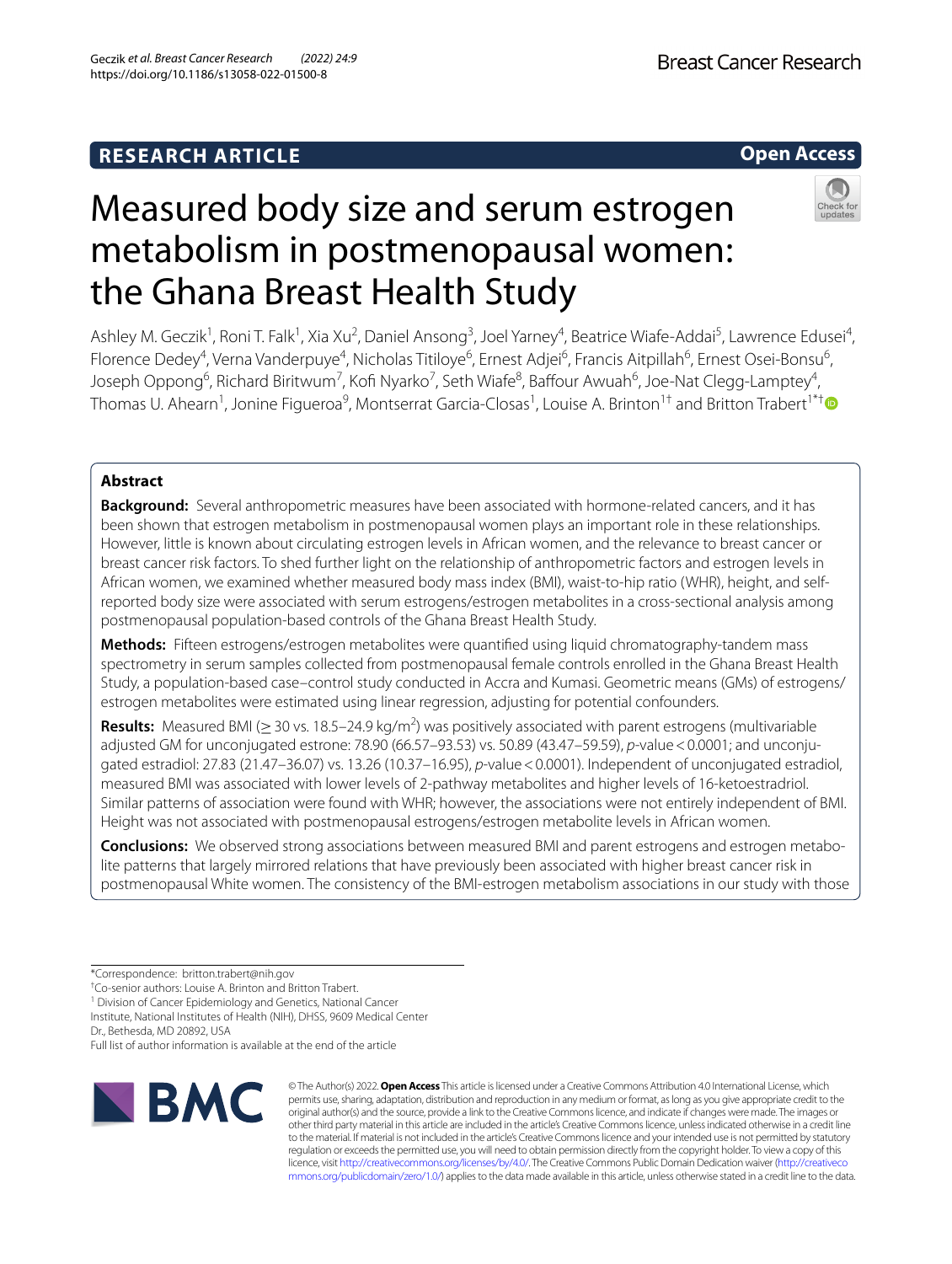previously noted among White women suggests that estrogens likely explain part of the BMI-postmenopausal breast cancer risk in both groups. These fndings merit evaluation in Black women, including prospective studies.

**Keywords:** Measured body mass index, Height, Waist-to-hip ratio, Estrogen metabolism, Postmenopausal Black women

# **Introduction**

Anthropometric measures, such as body mass index (BMI) and height, are associated with increased postmenopausal breast cancer risk in studies conducted among predominantly non-Hispanic White women [[1–](#page-10-0)[3\]](#page-10-1). Recent meta-analyses have estimated 15% higher risk of postmenopausal breast cancer [\[2](#page-10-2)] in overweight or obese compared with lean women. Central adiposity measured by waist circumference (WC) or waist-to-hip ratio (WHR) has also shown strong positive associations with breast cancer risk [[3,](#page-10-1) [4](#page-10-3)] although these are attenuated after accounting for BMI. One of the hypothesized mechanisms for these relations is that overweight and obese women have elevated levels of circulating estrogens [\[5,](#page-10-4) [6\]](#page-10-5), as adipocytes produce estrogens from androgens via aromatase activity [[7](#page-10-6)]. Height may indicate early life nutritional status and high levels of endogenous proliferative hormone such as estrogens. Adult height is also a risk factor for breast cancer, most notably hormone receptor positive tumors in both pre- and postmenopausal women [[8](#page-10-7)].

In Westernized countries and based on predominantly White study populations, it has been established that estrogens are key hormones in breast carcinogenesis. Parent estrogens (estradiol and estrone) stimulate cell proliferation via estrogen receptor-mediated pathways. When parent estrogens are hydroxylated at one of three carbon positions of the steroid ring, metabolites are formed along three diferent pathways (i.e., 2-, 4-, and 16-hydroxylation pathways). The carcinogenicity of individual estrogen metabolites can vary. Catechol estrogen metabolites can stimulate cell proliferation via estrogen receptor-dependent pathways and induce DNA damage directly by forming quinone DNA adducts or indirectly via redox cycling [\[9\]](#page-10-8). Methylation of the catechol estrogen metabolites can prevent mutagenic quinone formation [[10\]](#page-10-9). Prospective epidemiologic studies of breast cancer risk have suggested that metabolism favoring parent estrogens into the 2- and 4-pathway over the 16-pathway is associated with lower postmenopausal breast cancer risk [[11](#page-10-10)].

Epidemiologic evidence supports that among women not using exogenous hormones, circulating levels of estrogens are higher in overweight and obese US women [[1,](#page-10-0) [5,](#page-10-4) [6](#page-10-5)]. In a pooled analysis of eight studies, estradiol was 83% higher in postmenopausal obese women

compared with lean women, and estrone was 60% higher [[12\]](#page-10-11). In a study in the Women's Health Initiative Observational Study, BMI was positively associated with circulating parent estrogens and reduced methylation of catechol estrogen metabolites  $[13]$  $[13]$ . These findings are consistent with the patterns associated with higher breast cancer risk  $[11]$ , however, the study populations evaluated to date have predominantly included non-Hispanic White women.

Little is known about estrogen levels in African women, and the relevance to breast cancer or breast cancer risk factors. It has been reported previously that US Black women have higher circulating estradiol independent of adiposity and experience less reduction in levels with weight loss than White women [[14\]](#page-10-13). Further, it has been hypothesized that these hormonal diferences may contribute to diferential patterns of breast cancer incidence and mortality by race  $[15, 16]$  $[15, 16]$  $[15, 16]$  $[15, 16]$ . Thus, investigations to understand sex steroid hormone associations with anthropometric characteristics in African women will contribute to understanding breast cancer risk factors in this population. We had the opportunity to examine this using the population-based postmenopausal controls of the Ghana Breast Health Study conducted in two large metropolitan areas where obesity has been demonstrated to be a breast cancer risk factor [[17\]](#page-11-1).

# **Materials and methods**

#### **Study population**

For the current cross-sectional analysis, we utilized data from postmenopausal female controls enrolled in the Ghana Breast Health Study, a multi-disciplinary population-based case-control study. The methodology of the original study is described in more detail elsewhere [[17,](#page-11-1) [18\]](#page-11-2). In brief, population controls were selected on the basis of frequency matching to breast cancer cases (enrolled at Korle Bu Teaching Hospital in Accra and Komfo Anoyke Teaching Hospital and Peace and Love Hospital in Kumasi) on age, with similar restrictions regarding case catchment areas, and at least 1 year of residence in these areas. The 2011 Ghanaian census was used to select enumeration areas (areas comprised of  $\sim$  750 residents) of the districts from which cases were expected to derive. Trained census workers enumerated all households with respect to the sex and age of the residents. When households were enumerated, a brochure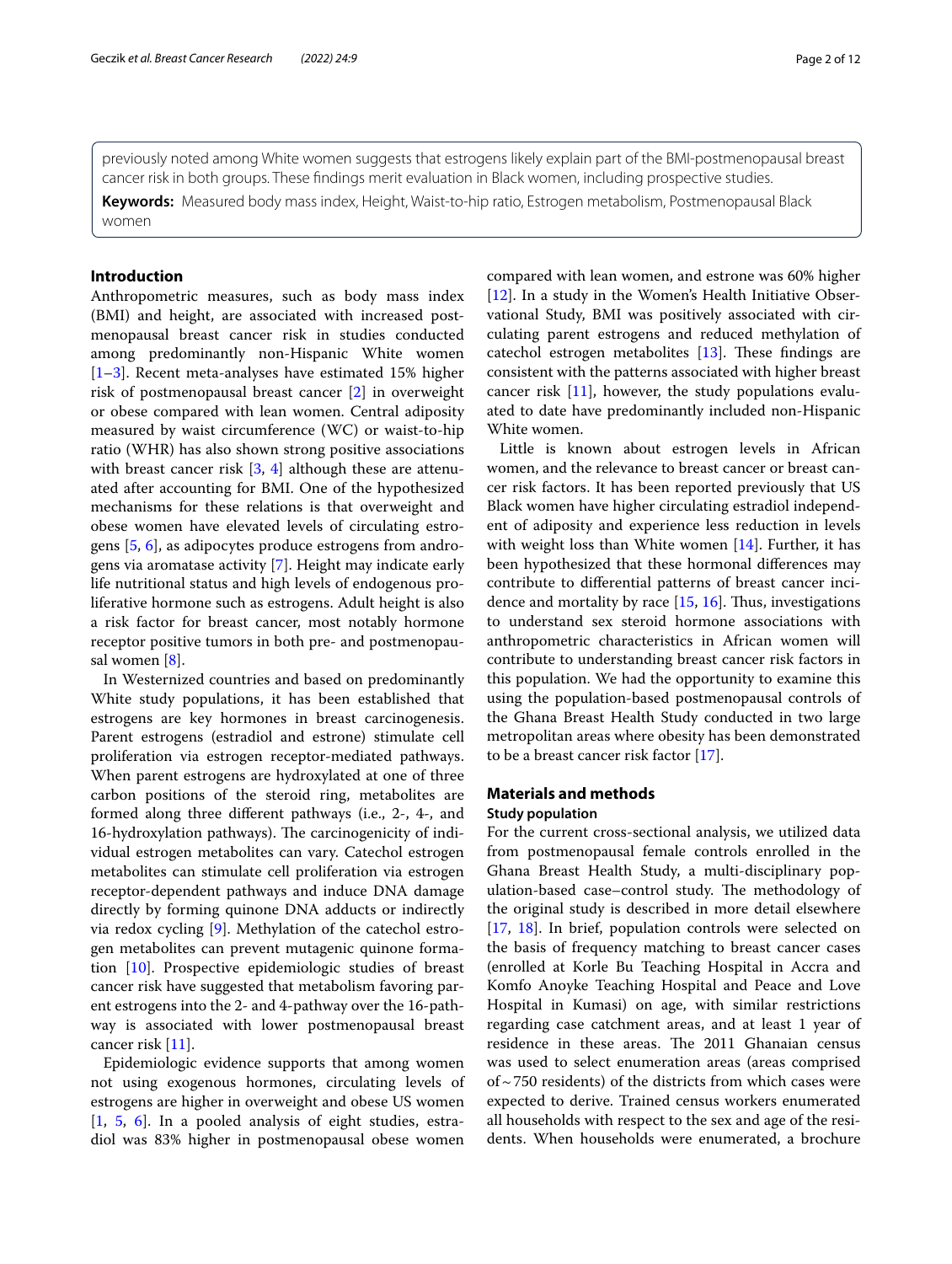was left explaining the study and encouraging participation should an individual be selected for inclusion. After selected areas had been enumerated, individuals were randomly selected to approximate the age distribution of female breast cancer cases expected during the study. Study personnel visited subjects' homes to determine eligibility, inform them of study selection and invite them for a hospital visit.

Controls were approached for in-person interviews by trained personnel who recorded information on standardized questionnaires. Interviews were generally conducted in the hospitals, although a few were administered at the subjects' homes. The interview response rate was 91.9%. Of 2106 potentially eligible controls, we excluded the following women who at interview indicated that they were premenopausal (*n*=1237), did not know their menopause status  $(n=9)$ , reported current hormone use  $(n=10)$ , or could not provide information on current hormone use (*n*=16). An additional 199 women were excluded because they did not have enough serum volume available for the estrogen/estrogen metabolite assays. Of the 635 samples from which estrogens were measured, an additional 3 were excluded because of missing age and 47 because of reports of menstrual bleeding on the blood draw questionnaire, suggesting that they were either perimenopausal or premenopausal. The final analytic population consisted of 585 postmenopausal controls that had information on at least one variable related to body size.

#### **Exposure assessment**

The study questionnaire focused on established breast cancer risk factors including demographic factors, menstrual and reproductive characteristics, family history of breast cancer, medical history, occupational history, and anthropometric and physical activity variables. Anthropometric measures included a 9-scale pictogram for participants to self-identify body shape (Fig. [1\)](#page-2-0), with 1 corresponding to the slimmest body shape and 9 the heaviest body shape. Based on the self-reported body size silhouette scale (1–9), women were categorized for analyses as slight (1 or 2), average (3 or 4), slightly heavy (5 or 6), or heavy (7, 8, or 9). Weight, standing height, waist circumference, and hip circumference were measured by trained staf at an in-person interview. Measurements were made at least twice in the same setting and averaged. BMI  $(kg/m^2)$  was calculated as weight (in kilograms) divided by height (in meters squared). WHR was calculated based on measured waist circumference (cm) divided by measured hip circumference (cm).

## **Laboratory assays**

Details of the hormone assay have been published previously [[19–](#page-11-3)[21](#page-11-4)]. Briefy, stable isotope dilution liquid chromatography-tandem mass spectrometry (LC–MS/MS) was used to quantify 15 estrogens and estrogen metabolites including: estrone, estradiol, 2-pathway metabolites (2-hydroxyestrone, 2-methoxyestrone, 2-hydroxyestradiol, 2-methoxyestradiol, and 2-hydroxyestrone-3-methyl ether); 4-pathway metabolites (4-hydroxyestrone, 4-methoxyestrone, and 4-methoxyestradiol); and 16α-pathway metabolites (16α-hydroxyestrone, estriol, 16-ketoestradiol, 16-epiestriol, and 17-epiestriol). This method detects 15 estrogens and estrogen metabolites in serum which circulate, at least in part, as sulfated and/or glucuronidated conjugates to facilitate storage, transport, and excretion. Five of the estrogens (estrone, estradiol, estriol, 2-methoxyestrone and 2-methoxyestradiol) were also measured in unconjugated forms in circulation. For those metabolites with both combined and unconjugated measurements, the concentration of the conjugated form was calculated as the diference between the combined estrogen measurement and the unconjugated estrogen measurement; for estradiol that calculation was (conjugated estradiol=combined estradiol – unconjugated estradiol). The limit of detection for each estrogen and estrogen metabolite measured using this LC–MS/MS assay was 10 fg on column (approximately 0.33–0.37  $pmol/L$ ) [\[19](#page-11-3), [22\]](#page-11-5). There were no samples in the current study with undetectable levels for any of the hormones measured. Laboratory coefficients of variation (CV) of blinded quality control duplicates distributed

<span id="page-2-0"></span>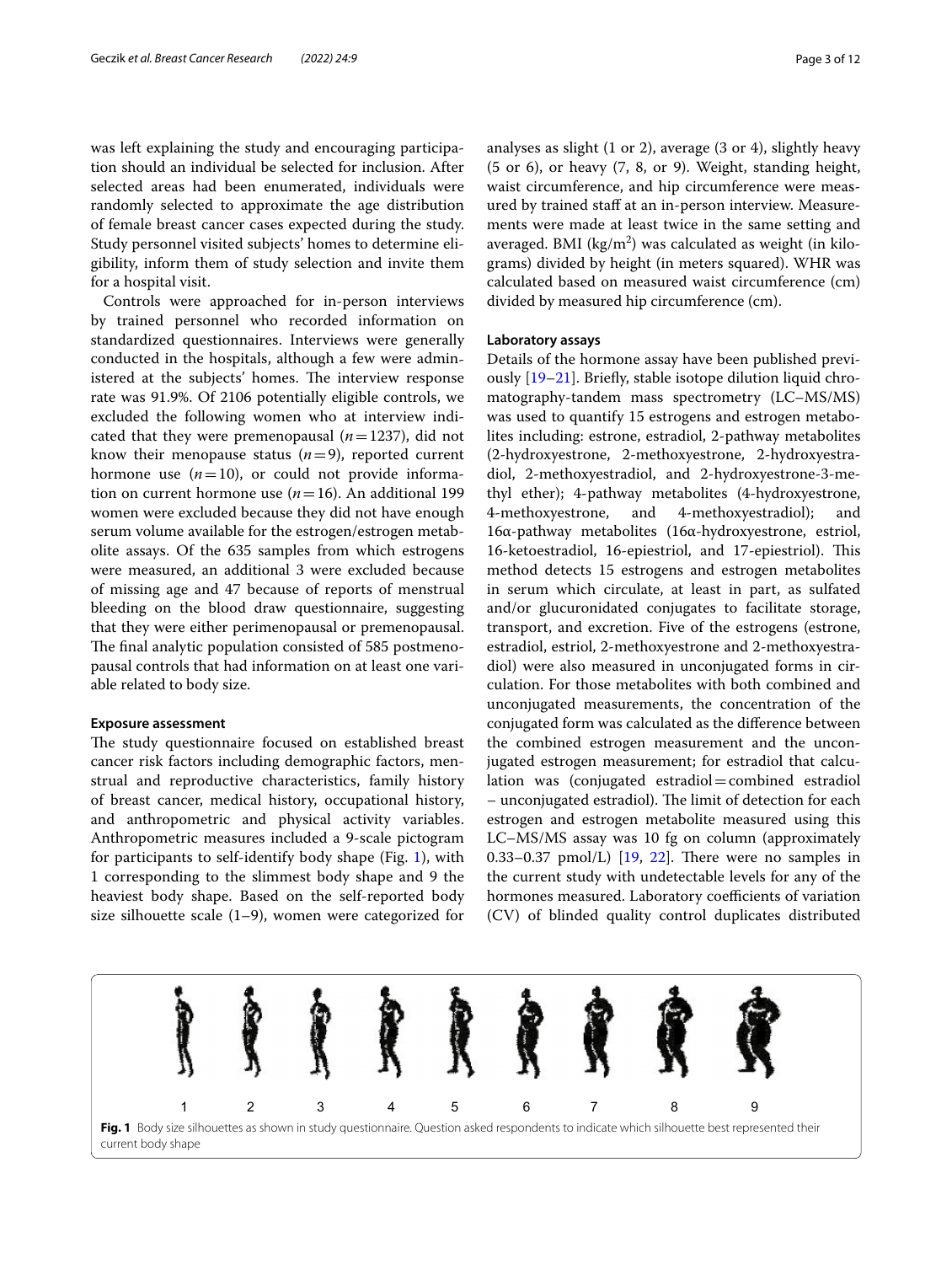within and across batches were<5% for all hormones measured. Intraclass correlation coefficients (ICCs) ranged from 0.97 to 0.998 with a median value of 0.99.

# **Statistical analysis**

After log-transformation of data to improve normality, geometric means (GM) (pmol/L) of individual serum estrogens/estrogen metabolite concentration by exposure categories were estimated using linear regression adjusting for potential confounders: age at blood draw, blood draw year, smoking status (never, former, current, unknown/missing), time since menopause  $(\leq 2, 3-5,$  $6-10$ ,  $>10$  years, missing), and oral contraceptive use (ever, never). We performed a test for trend by including the exposure in the model as an ordinal variable. The percent change (%Δ) in GMs between the highest and the lowest categories was estimated by taking the ratio of the GM diference between the two categories over the GM of the reference category, multiplied by 100. We statistically tested for the diference using a Wald test.

Several secondary analyses were performed. First, for BMI (and other measures of body size), we additionally adjusted for unconjugated estradiol to examine whether the associations with other estrogen metabolites were driven by their correlations with unconjugated estradiol, the estrogen most strongly correlated with measured BMI (Spearman  $r = 0.43$ ). Next, we investigated whether BMI was associated with altered patterns of estrogen metabolism, using pathway groups. We compared the mean proportions of parent estrogens out of summed estrogens/estrogen metabolites across BMI categories with adjustment for the summed concentration of estrogens/estrogen metabolites. Further, because 2-, 4-, and 16-pathway metabolites ("child metabolites") are metabolized from a limited pool of shared precursors (parent estrogens), an increase in the level of one downstream pathway indicates a reduction in levels of other competing pathways. To address this, we modeled proportions of each child metabolite pathway group (2-pathway metabolites: 2-catechols [2-hydroxyestrone, 2-hydroxyestradiol] and methylated 2-catechols [2-methoxyestrone and 2-methoxyestradiol]; 4-pathway metabolites: 4-catechols [4-hydroxyestrone] and methylated 4-catechols [4-methoxyestrone, 4-methoxyestradiol]; 16-pathway metabolites: [16α-hydroxyestrone, estriol, 16-ketoestradiol, 16-epiestriol, 17-epiestriol]) out of summed child metabolites, with adjustment for the summed concentration of child metabolites. This approach estimates the association with replacement of one pathway group for other pathway groups while holding summed child metabolites constant. We tested for any diference across BMI categories using global F test; if there was a signifcant diference  $(p<0.05)$ , we performed pairwise t-tests for three combinations of BMI comparisons (25–29.9 vs. 18.5–  $24.9 \text{ kg/m}^2$ ;  $\geq 30 \text{ vs. } 18.5 - 24.9 \text{ kg/m}^2$ ;  $\geq 30 \text{ vs. } 25 - 29.9 \text{ kg/m}^2$ m2 ) and six current body size comparisons (heavy vs. slight, slightly heavy vs. slight, average vs. slight, heavy vs. average, slightly heavy vs. average, and heavy vs. slightly heavy).

Finally, because underlying diseases may infuence the associations, we performed sensitivity analyses after excluding women diagnosed with a history of diabetes  $(n=49)$  and excluding women with low BMIs  $\left($  < 18.5 kg/  $(m^2)$  ( $n = 20$ ).

All statistical tests were two-sided with 5% type I error. *Q*-values refecting the false discovery rates (FDR) were calculated to address multiple comparisons (25 tests per exposure) separately for the original model, the model with additional adjustment for unconjugated estradiol, and the model with additional adjustment for measured BMI (where applicable). Analyses were conducted with SAS version 9 (SAS Institute).

# **Results**

Among 585 postmenopausal African women, the average age at blood draw was 56.8 years (standard deviation 8.1 years) (Table [1](#page-4-0)). Most women reported never smoking (95.0%), not having a history of diabetes (87.9%), never using oral contraceptives (84.8%), and having given birth to at least 3 children  $(81.6%)$ . The distribution of measured BMI categories among study participants was as follows:  $3.4\%$  underweight (<18.5  $\text{kg/m}^2$ ), 33.0% healthy weight  $(18.5 - 25.0 \text{ kg/m}^2)$ , 28.9% overweight (25.0-<30.0 kg/m<sup>2</sup>), and 26.3% obese ( $\geq$ 30.0 kg/  $m<sup>2</sup>$ ); 8.4% of women had missing data on either measured height and/or weight.

#### **Measured BMI**

Obese BMI  $(\geq 30 \text{ kg/m}^2 \text{ vs. } 18.5 \leq 25.0 \text{ kg/m}^2)$  was associated with higher levels of parent estrogens (unconjugated estrone: 78.90 (66.57–93.53) vs. 50.89 (43.47–59.59), *p*-value<0.0001; unconjugated estradiol: 27.83 (21.47–36.07) vs. 13.26 (10.37–16.95), *p*-value<0.0001) (Fig. [2,](#page-5-0) Table [2](#page-6-0)). Positive associations between high BMI and 2-hydroxyestone, 4-hydroxyestrone, and most of the 16-alpha pathway estrogen metabolites (5 out of 7) were also observed, while associations with the 2- and 4- pathway methylated catechols were null (Table [2](#page-6-0)). After adjustment for unconjugated estradiol, the positive associations between high BMI and many of the estrogen metabolites noted did not persist but instead we observed inverse associations between higher BMI and many of the 2-pathway estrogen metabolites (including 2-hydroxyestrone, 2-hydroxyestradiol, and 2-methoxyestrone), a suggestion of an inverse association between higher BMI and 4-methoxyestrone,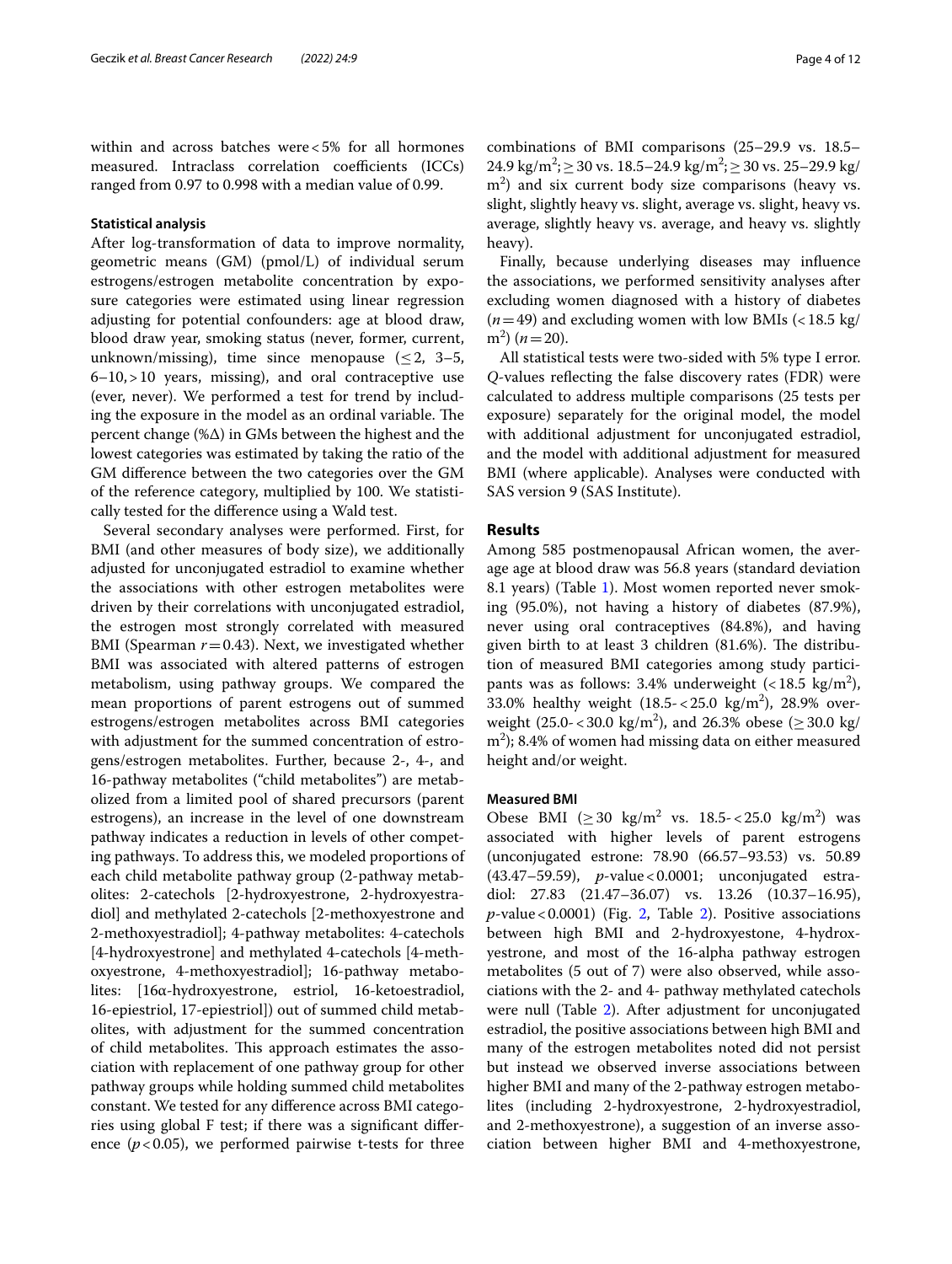<span id="page-4-0"></span>**Table 1** Distribution of demographic and measured anthropometric factors in Ghana Breast Health Study Postmenopausal Controls (*n*=585)

|                            | Mean           | Standard<br>Deviation |
|----------------------------|----------------|-----------------------|
| Age at blood draw          | 56.8           | 8.1                   |
| Age at menopause           | 48.3           | 5.1                   |
|                            | $\pmb N$       | Percent               |
| Time since menopause       |                |                       |
| $\leq$ 2                   | 104            | 17.8                  |
| $3 - 5$                    | 105            | 18.0                  |
| $6 - 10$                   | 130            | 22.2                  |
| $>10$                      | 153            | 26.2                  |
| Missing                    | 93             | 15.9                  |
| Year of blood draw         |                |                       |
| 2013                       | 229            | 39.2                  |
| 2014                       | 193            | 33.0                  |
| 2015                       | 163            | 27.9                  |
| Smoking status             |                |                       |
| Current                    | $\mathbf 0$    | $0.0\,$               |
| Former                     | $\overline{4}$ | 0.7                   |
| Never                      | 556            | 95.0                  |
| Unknown                    | 5              | 0.9                   |
| Missing                    | 20             | 3.4                   |
| <b>Diabetes</b>            |                |                       |
| Ever                       | 49             | 8.4                   |
| Never                      | 514            | 87.9                  |
| Unknown                    | 22             | 3.8                   |
| Age at menarche            |                |                       |
| < 14                       | 112            | 19.2                  |
| 15                         | 171            | 29.2                  |
| 16                         | 107            | 18.3                  |
| $\geq$ 17                  | 109            | 18.6                  |
| Unknown                    | 86             | 14.7                  |
| Parity/Number of births    |                |                       |
| Nulliparous                | 16             | 2.7                   |
| $1 - 2$                    | 91             | 15.6                  |
|                            |                |                       |
| $3 - 4$                    | 200            | 34.2                  |
| $5+$                       | 277            | 47.4                  |
| Unknown                    | $\mathbf{1}$   | $0.2\,$               |
| Oral contraceptive use     |                |                       |
| Ever                       | 89             | 15.2                  |
| Never                      | 496            | 84.8                  |
| Unknown                    | $\mathbf 0$    | $0.0\,$               |
| Age at menopause           |                |                       |
| $<$ 45                     | 95             | 16.2                  |
| $45 - 54$                  | 349            | 59.7                  |
| $\geq$ 55                  | 48             | 8.2                   |
| Unknown                    | 93             | 15.9                  |
| BMI (kg/m <sup>2</sup> )   |                |                       |
| Underweight (< 18.5)       | $20\,$         | 3.4                   |
| Healthy weight (18.5-24.9) | 193            | 33.0                  |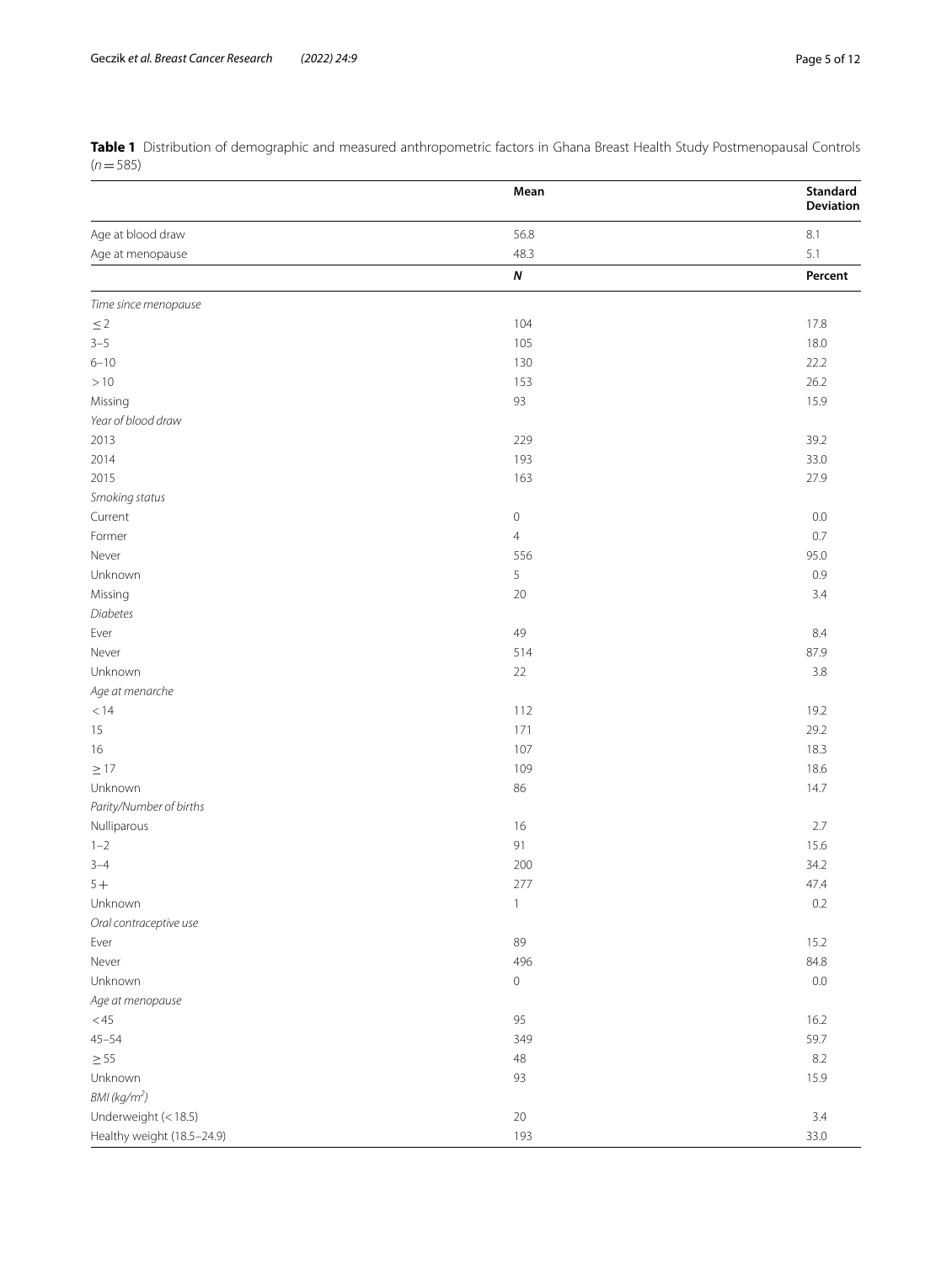# **Table 1** (continued)

|                                  | N   | Percent |
|----------------------------------|-----|---------|
| Overweight (25.0-29.9)           | 169 | 28.9    |
| Obese $(30+)$                    | 154 | 26.3    |
| Unknown/Missing                  | 49  | 8.4     |
| Current body size from pictogram |     |         |
| Slight (Fig. 1, 1 or 2)          | 64  | 10.9    |
| Average (3 or 4)                 | 189 | 32.3    |
| Slightly heavy (5 or 6)          | 175 | 29.9    |
| Heavy (7, 8, or 9)               | 87  | 14.9    |
| Unknown                          | 70  | 12.0    |
| Waist-to-hip ratio               |     |         |
| < 0.86                           | 180 | 30.77   |
| $0.86 - 0.93$                    | 176 | 30.09   |
| > 0.93                           | 182 | 31.11   |
| Missing                          | 47  | 8.03    |
| Height (cm)                      |     |         |
| < 155                            | 168 | 28.7    |
| 155-159.9                        | 170 | 29.1    |
| $160 +$                          | 233 | 39.8    |
| Missing                          | 14  | 2.4     |



<span id="page-5-0"></span>and a positive association between higher BMI and 16-ketoestradiol (Additional fle [1](#page-10-15): Table S1).

# **Self‑reported body size**

Consistent with the associations between circulating estrogens and measured BMI, women who self-reported the highest body size categories  $(7, 8, 0, 9)$  = heaviest) had the highest estrogen levels (parent estrogens, 2-hydroxyestrone, 4-hydroxyestrone, and fve of seven 16-pathway metabolites) compared with women who reported the lowest body size categories (1 or  $2 =$  slight) (Table [3](#page-7-0)).

After adjusting for unconjugated estradiol, the positive association between estrone and self-reported body size remained, while the associations with the estrogen metabolites attenuated substantially (Additional fle [1](#page-10-15): Table S2).

# **Waist‑to‑hip ratio**

Estrone levels and many of the 16-pathway metabolites increased across increasing tertiles of WHR (WHR> 0.93 (T3) vs. < 0.86 (T1): estrone 332.58<br>(247.85–446.28) vs. 265.63 (196.64–358.83).  $(247.85-446.28)$  vs.  $265.63$   $(196.64-358.83)$ ,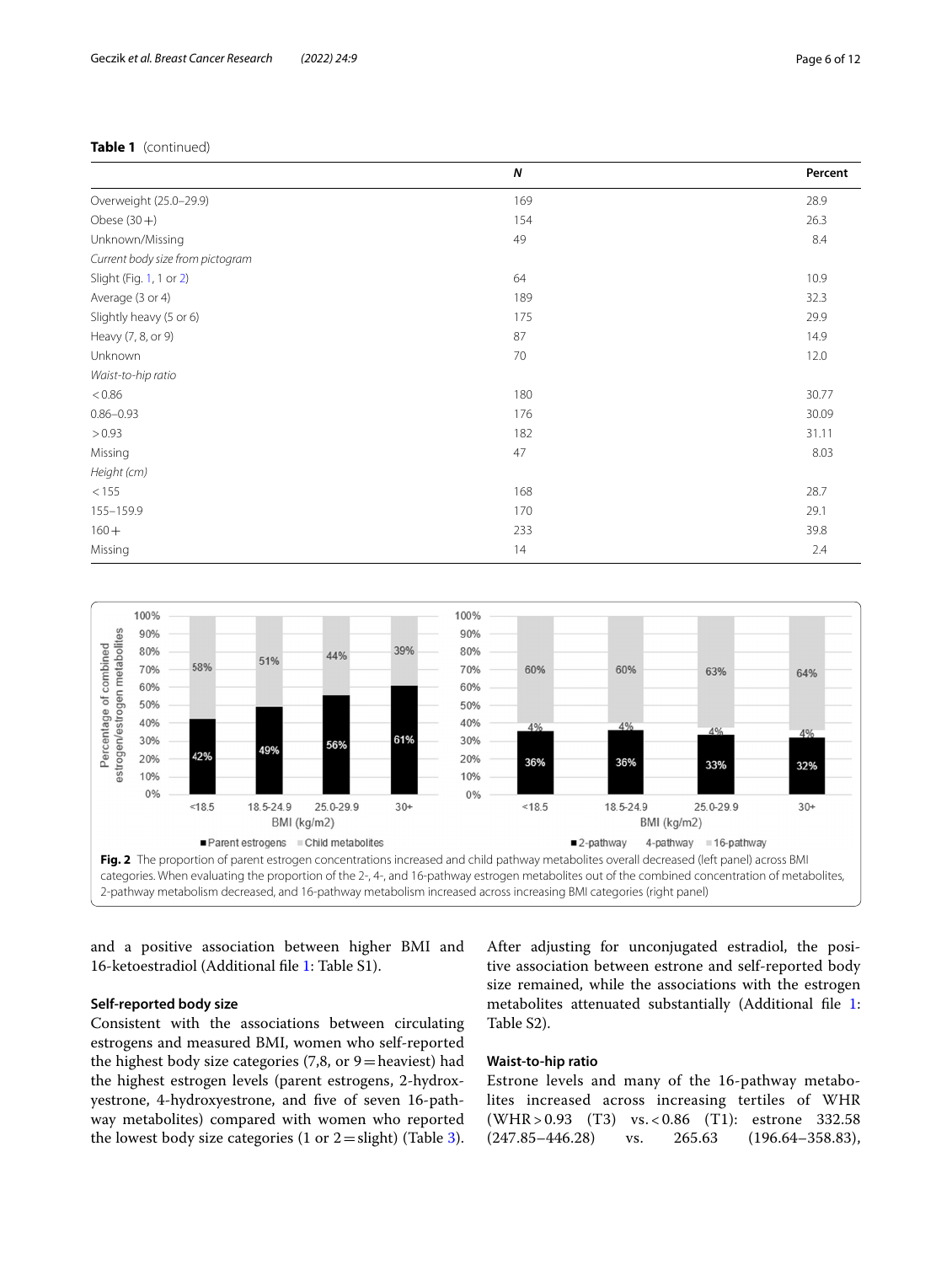|                                     | Geometric mean (95% CI)                         |                                                         |                                              |                            | p-trend          | %Δ     | p-diff   |
|-------------------------------------|-------------------------------------------------|---------------------------------------------------------|----------------------------------------------|----------------------------|------------------|--------|----------|
|                                     | <b>Underweight</b><br>$(< 18.5 \text{ kg/m}^2)$ | <b>Healthy weight</b><br>$(18.5 - 24.9 \text{ kg/m}^2)$ | Overweight<br>$(25.0 - 29.9 \text{ kg/m}^2)$ | Obese $(30 + kg/m2)$       |                  |        |          |
| $\mathcal N$                        | 20                                              | 193                                                     | 169                                          | 154                        |                  |        |          |
| Median BMI ( $\text{kg/m}^2$ )      | 18                                              | 22                                                      | 27                                           | 34                         |                  |        |          |
| Estrone                             | 144.97 (88.25-238.13)                           | 224.99 (170.21-<br>297.39)                              | 318.61 (239.30-424.21)                       | 448.63 (336.80-<br>597.58) | < 0.0001         | 99.4   | < 0.0001 |
| Unconjugated                        | 41.70 (32.20-54.00)                             | 50.89 (43.47-59.59)                                     | 64.64 (54.90-76.12)                          | 78.90 (66.57-93.53)        | < 0.0001         | 55.0   | < 0.0001 |
| Conjugated                          | 93.85 (50.12-175.77)                            | 165.03 (117.93-<br>230.94)                              | 251.15 (178.34-353.68)                       | 366.55 (260.70-<br>515.40) | $< 0.0001$ 122.1 |        | < 0.0001 |
| <b>Fstradiol</b>                    | 16.77 (10.73-26.23)                             | 19.68 (14.73-26.31)                                     | 29.63 (21.93-40.02)                          | 41.81 (31.07-56.27)        | $< 0.0001$ 112.4 |        | < 0.0001 |
| Unconjugated                        | 11.50 (8.05-16.42)                              | 13.26 (10.37-16.95)                                     | 19.80 (15.25-25.71)                          | 27.83 (21.47-36.07)        | $< 0.0001$ 109.9 |        | < 0.0001 |
| Conjugated                          | $2.24(0.83 - 6.03)$                             | 3.32 (1.65-6.67)                                        | 5.02 (2.50-10.08)                            | 7.32 (3.67-14.59)          | $< 0.0001$ 120.4 |        | < 0.0001 |
| 2-Hydroxyestrone                    | 45.44 (37.43-55.16)                             | 51.36 (45.24-58.31)                                     | 53.48 (46.66-61.30)                          | 58.42 (51.15-66.73)        | 0.01             | 13.7   | 0.03     |
| 2-Hydroxyestradiol                  | 12.35 (8.23-18.53)                              | $9.38(7.04 - 12.51)$                                    | 8.39 (6.22-11.31)                            | 8.50 (6.37-11.36)          | 0.06             | $-9.4$ | 0.24     |
| 2-Methoxyestrone                    | 19.75 (14.41-27.06)                             | 21.17 (17.44-25.70)                                     | 21.43 (17.55-26.17)                          | 23.20 (18.91-28.46)        | 0.15             | 9.6    | 0.20     |
| Unconjugated                        | 8.54 (5.90-12.36)                               | 8.56 (6.84-10.71)                                       | $9.07(7.22 - 11.40)$                         | 8.42 (6.68-10.62)          | 0.93             | $-1.6$ | 0.84     |
| Conjugated                          | 8.67 (5.29-14.21)                               | $9.57(7.26 - 12.60)$                                    | 9.94 (7.58-13.02)                            | 12.75 (9.61-16.92)         | 0.02             | 33.3   | 0.02     |
| 2-Methoxyestradiol                  | 10.55 (7.23-15.38)                              | 12.92 (10.00-16.68)                                     | 12.82 (10.01-16.42)                          | 13.17 (10.18-17.03)        | 0.44             | 1.9    | 0.78     |
| Unconjugated                        | $2.88(2.02 - 4.11)$                             | $2.86(2.27 - 3.60)$                                     | $2.89(2.27 - 3.68)$                          | $2.94(2.32 - 3.73)$        | 0.65             | 3.0    | 0.62     |
| Conjugated                          | $6.39(3.61 - 11.29)$                            | $9.09(6.33 - 13.04)$                                    | 8.36 (5.88-11.89)                            | 8.89 (6.22-12.70)          | 0.76             | $-2.2$ | 0.83     |
| 2-Hydroxyestrone-<br>3-methyl ether | 3.52 (2.56-4.83)                                | 3.68 (2.97-4.58)                                        | 3.69 (2.96-4.60)                             | 3.79 (3.06-4.71)           | 0.61             | 3.0    | 0.69     |
| 4-Hydroxyestrone                    | $6.29(4.35 - 9.09)$                             | $6.62(4.76 - 9.21)$                                     | 7.13 (5.16-9.84)                             | 8.36 (6.06-11.52)          | 0.004            | 26.3   | 0.007    |
| 4-Methoxyestrone                    | 3.95 (2.96-5.27)                                | $3.58(2.87 - 4.46)$                                     | 3.62 (2.89-4.54)                             | 3.60 (2.89-4.47)           | 0.85             | 0.5    | 0.94     |
| 4-Methoxyestradiol                  | $1.48(1.04 - 2.11)$                             | $1.54(1.24 - 1.92)$                                     | $1.45(1.18 - 1.78)$                          | 1.58 (1.28-1.97)           | 0.73             | 2.6    | 0.71     |
| 16a-Hydroxyestrone                  | 23.04 (14.78-35.90)                             | 29.08 (20.92-40.42)                                     | 37.98 (27.19-53.04)                          | 50.14 (36.11-69.62)        | < 0.0001         | 72.4   | < 0.0001 |
| Estriol                             | 82.19 (58.33-115.80)                            | 82.48 (65.95 - 103.16)                                  | 95.37 (75.16-121.02)                         | 105.42 (83.45-133.17)      | 0.001            | 27.8   | 0.002    |
| Unconjugated                        | 9.28 (7.62-11.29)                               | 9.43 (8.38-10.62)                                       | 10.05 (8.97-11.27)                           | $9.21(8.21 - 10.33)$       | 0.78             | $-2.4$ | 0.56     |
| Conjugated                          | 70.77 (47.79-104.79)                            | 70.06 (54.67-89.77)                                     | 82.52 (63.50-107.24)                         | 94.71 (73.17-122.60)       | 0.0006           | 35.2   | 0.0007   |
| 16-Ketoestradiol                    | 11.97 (8.87-16.16)                              | 17.24 (13.76-21.59)                                     | 19.72 (15.58-24.97)                          | 27.89 (22.13-35.14)        | < 0.0001         | 61.8   | < 0.0001 |
| 16-Epiestriol                       | 17.41 (11.22-27.02)                             | 16.63 (13.07-21.16)                                     | 18.96 (14.91-24.09)                          | 20.47 (16.06-26.08)        | 0.011            | 23.0   | 0.008    |
| 17-Epiestriol                       | 28.50 (19.39-41.90)                             | 25.07 (18.83-33.38)                                     | 26.02 (19.77-34.26)                          | 27.13 (20.51-35.88)        | 0.44             | 8.2    | 0.27     |

<span id="page-6-0"></span>**Table 2** Geometric means (pmol/L) and 95% CIs of serum estrogens/estrogen metabolites by current body mass index in postmenopausal control women not using menopausal hormone therapy in the Ghana Breast Health Study

Geometric means adjusted for age at blood draw (continuous), blood draw year (2013, 2014, 2015), smoking status (never, former, current, missing), diabetes (yes, no, missing), time since menopause ( $\leq$  2, 3–5, 6–10, > 10, missing), ever used oral contraceptives (yes, no, missing)

*p-*trend was estimated using the Wald test for ordinal BMI category

% $\Delta$  indicates the percentage change in estrogen/estrogen metabolite levels, comparing women with current BMI $\geq$  30 vs. 18.5–24.9 kg/m<sup>2</sup>, and was estimated by taking the ratio of the geometric mean difference in estrogen/estrogen metabolite levels between women with current BMI ≥ 30 vs. 18.5–24.9 kg/m<sup>2</sup> to the geometric mean of women with current BMI 18.5–24.9 kg/m<sup>2</sup>, multiplied by 100

*p-*dif was estimated using the Wald test and indicates a *p-*value comparing estrogen/estrogen metabolite levels of women with current BMI≥30 vs. 18.5–24.9 kg/m<sup>2</sup>

Bold p-values represent FDR *q*-value ≤0.05

 $p$ -trend = 0.03) (Table [4\)](#page-8-0). In contrast, unconjugated 2-methoxyestrone and unconjugated 2-methoxyestradiol levels decreased across increasing tertiles of WHR  $[9.79 (7.81 - 12.26)$  vs. 8.36  $(6.67 - 10.49)$  vs. 8.25  $(6.64 -$ 10.24), 0.03; 3.20 (2.57–3.98) vs. 2.84 (2.28–3.53) vs.  $2.76$  ( $2.22-3.43$ ),  $0.02$ , respectively]. These associations persisted in models adjusted for unconjugated estradiol (Additional file  $1:$  Table S3). The associations with estrone and 16-pathway metabolites were no longer apparent in models adjusted for BMI, but the inverse associations between unconjugated 2-methoxyestrone, unconjugated 2-methoxyestradiol, and estriol levels and WHR remained after adjustment for BMI (Additional fle [1:](#page-10-15) Table S3).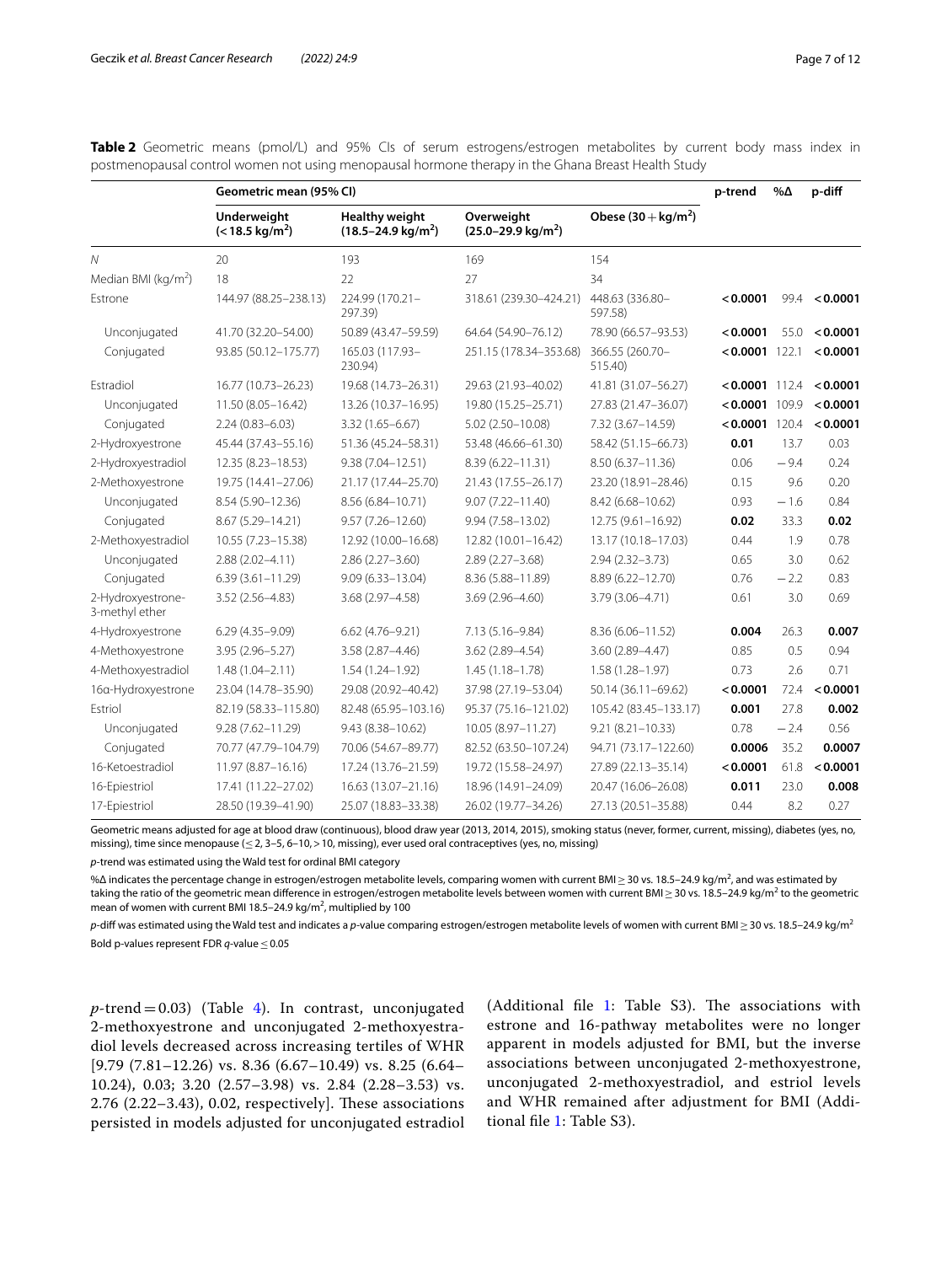|                                     | Geometric mean (95% CI)    |                            |                            | p-trend                      | $\% \Delta$     | p-diff |          |
|-------------------------------------|----------------------------|----------------------------|----------------------------|------------------------------|-----------------|--------|----------|
|                                     | Slight                     | Average                    | <b>Slightly heavy</b>      | Heavy                        |                 |        |          |
| N                                   | 64                         | 189                        | 175                        | 87                           |                 |        |          |
| Median BMI (kg/m <sup>2</sup> )     | 22                         | 25                         | 29                         | 31                           |                 |        |          |
| Estrone                             | 277.88 (168.63-<br>457.91) | 472.03 (299.00-<br>745.19) | 562.73 (351.76-<br>900.24) | 748.98 (449.60-<br>1,247.71) | $< 0.0001$ 58.7 |        | < 0.0001 |
| Unconjugated                        | 52.63 (40.17-68.96)        | 66.56 (52.15-84.95)        | 74.68 (57.90-96.31)        | 94.03 (70.48-125.45)         | < 0.0001        | 41.3   | < 0.0001 |
| Conjugated                          | 189.16 (105.62-<br>338.78) | 397.12 (241.72-<br>652.42  | 474.59 (284.04-<br>792.96) | 637.85 (365.42-<br>1,113.38) | $< 0.0001$ 60.6 |        | < 0.0001 |
| Estradiol                           | 28.47 (18.21-44.53)        | 41.16 (27.80-60.95)        | 49.45 (32.77-74.60)        | 66.41 (42.42-103.95)         | $< 0.0001$ 61.3 |        | < 0.0001 |
| Unconjugated                        | 19.55 (13.51-28.28)        | 30.52 (22.13-42.09)        | 33.98 (24.18-47.74)        | 47.33 (31.93-70.18)          | < 0.0001        | 55.1   | < 0.0001 |
| Conjugated                          | 3.86 (1.59-9.38)           | $6.37(2.83 - 14.32)$       | 10.37 (4.54-23.68)         | 10.18 (4.16-24.94)           | 0.0001 59.8     |        | 0.0011   |
| 2-Hydroxyestrone                    | 52.77 (45.52-61.18)        | 62.25 (55.20-70.19)        | 66.33 (57.88-76.03)        | 70.17 (58.93-83.57)          | 0.0008 12.7     |        | 0.0005   |
| 2-Hydroxyestradiol                  | 12.07 (8.09-18.01)         | 10.33 (7.24-14.74)         | 10.47 (7.25-15.12)         | 10.17 (6.93-14.92)           | 0.30            | $-1.6$ | 0.18     |
| 2-Methoxyestrone                    | 17.04 (13.44-21.59)        | 18.17 (14.85-22.23)        | 18.99 (15.31-23.57)        | 21.42 (16.80-27.31)          | 0.02            | 17.9   | 0.02     |
| Unconjugated                        | 6.21 (4.89-7.89)           | $6.58(5.44 - 7.96)$        | $6.38(5.18 - 7.87)$        | $6.79(5.30 - 8.70)$          | 0.62            | 3.1    | 0.44     |
| Conjugated                          | 8.59 (5.85-12.62)          | 10.03 (7.58-13.27)         | 11.61 (8.57-15.73)         | 14.57 (10.30-20.61)          | 0.001           | 45.3   | 0.003    |
| 2-Methoxyestradiol                  | 9.77 (7.65-12.49)          | 10.17 (8.26-12.51)         | 10.40 (8.36-12.94)         | 9.52 (7.50-12.08)            | 0.83            | $-6.4$ | 0.79     |
| Unconjugated                        | 2.63 (2.09-3.32)           | $2.86(2.38 - 3.45)$        | $2.88(2.36 - 3.52)$        | 2.84 (2.29-3.52)             | 0.49            | $-0.7$ | 0.40     |
| Conjugated                          | $6.59(4.56 - 9.54)$        | $6.96(5.23 - 9.27)$        | 6.78 (4.98-9.22)           | 6.42 (4.59-8.97)             | 0.72            | $-7.8$ | 0.87     |
| 2-Hydroxyestrone-<br>3-methyl ether | $3.00(2.32 - 3.89)$        | $3.12(2.45 - 3.96)$        | 3.29 (2.56-4.24)           | 3.37 (2.56-4.44)             | 0.19            | 8.2    | 0.27     |
| 4-Hydroxyestrone                    | $6.60(4.51 - 9.65)$        | 7.60 (5.46-10.58)          | 8.46 (5.96-12.00)          | $9.47(6.58 - 13.63)$         | 0.0007          | 24.6   | 0.002    |
| 4-Methoxyestrone                    | $3.07(2.52 - 3.74)$        | $3.00(2.58 - 3.48)$        | $3.19(2.72 - 3.76)$        | $3.08(2.55 - 3.71)$          | 0.63            | 2.6    | 0.98     |
| 4-Methoxyestradiol                  | $1.51(1.16 - 1.95)$        | $1.58(1.29 - 1.92)$        | $1.61(1.29 - 2.00)$        | $1.63(1.30 - 2.05)$          | 0.42            | 3.3    | 0.44     |
| 16a-Hydroxyestrone                  | 21.42 (14.99-30.61)        | 30.66 (22.61-41.57)        | 29.25 (21.00-40.73)        | 37.29 (25.86-53.75)          | 0.002           | 21.6   | 0.0001   |
| Estriol                             | 85.14 (69.73-103.95)       | 92.92 (79.22-109.00)       | 95.18 (79.99-113.26)       | 113.48 (90.92-141.64)        | 0.014           | 22.1   | 0.01     |
| Unconjugated                        | $9.53(8.17 - 11.13)$       | 9.74 (8.64-10.98)          | 10.44 (9.09-11.99)         | $9.86(8.50 - 11.44)$         | 0.28            | 1.3    | 0.61     |
| Conjugated                          | 73.92 (59.01-92.59)        | 80.71 (67.41-96.64)        | 81.25 (66.65-99.06)        | 102.40 (80.16-130.81)        | 0.017           | 26.9   | 0.01     |
| 16-Ketoestradiol                    | 11.97 (9.51-15.07)         | 15.74 (13.33-18.57)        | 15.69 (12.99-18.95)        | 19.92 (15.74-25.21)          | 0.0002          | 26.6   | < 0.0001 |
| 16-Epiestriol                       | 16.64 (12.80-21.63)        | 19.37 (15.52-24.17)        | 19.88 (15.86-24.92)        | 22.85 (17.56-29.74)          | 0.008           | 18.0   | 0.005    |
| 17-Epiestriol                       | 19.86 (13.54-29.15)        | 20.60 (14.42-29.42)        | 20.95 (14.54-30.19)        | 20.68 (14.15-30.22)          | 0.70            | 0.4    | 0.71     |

<span id="page-7-0"></span>Table 3 Geometric means (pmol/L) and 95% CIs of serum estrogens/estrogen metabolites by current body size assessed using pictogram in postmenopausal control women not using menopausal hormone therapy in the Ghana Breast Health Study

Geometric means adjusted for age at blood draw (continuous), blood draw year (2013, 2014, 2015), smoking status (never, former, current, missing), diabetes (yes, no, missing), time since menopause (≤2, 3–5, 6–10,>10, missing), ever used oral contraceptives (yes, no, missing)

*p*-trend was estimated using the Wald test for ordinal body size category

%Δ indicates the percentage change in estrogen/estrogen metabolite levels, comparing women with heavy body size category to average sized women, and was estimated by taking the ratio of the geometric mean diference in estrogen/estrogen metabolite levels between women reporting heavy body size categories minus average body size category to the geometric mean of women with average body size, multiplied by 100 (we could do this in the table to slight)

*p*-dif was estimated using the Wald test and indicates a *p*-value for comparing estrogen/estrogen metabolite levels of women with current heavy body size vs. average body size

Bold *p*-values represent FDR ≤ 0.05

# **Height**

There were no clear patterns of increasing or decreasing estrogen metabolism across categories of increasing measured height (Additional fle [1:](#page-10-15) Table S4).

### **Sensitivity analyses**

Results did not change substantively after excluding women with diabetes at blood draw or those who had an underweight BMI. When considering multiple comparisons using FDR, most associations with a nominal *p*-value less than or equal to 0.01 had *q*-values less than or equal to 0.05 (as indicated with bold font in the manuscript tables).

# **Discussion**

In this novel cross-sectional study of circulating estrogen metabolism in postmenopausal African women, measured BMI was positively associated with higher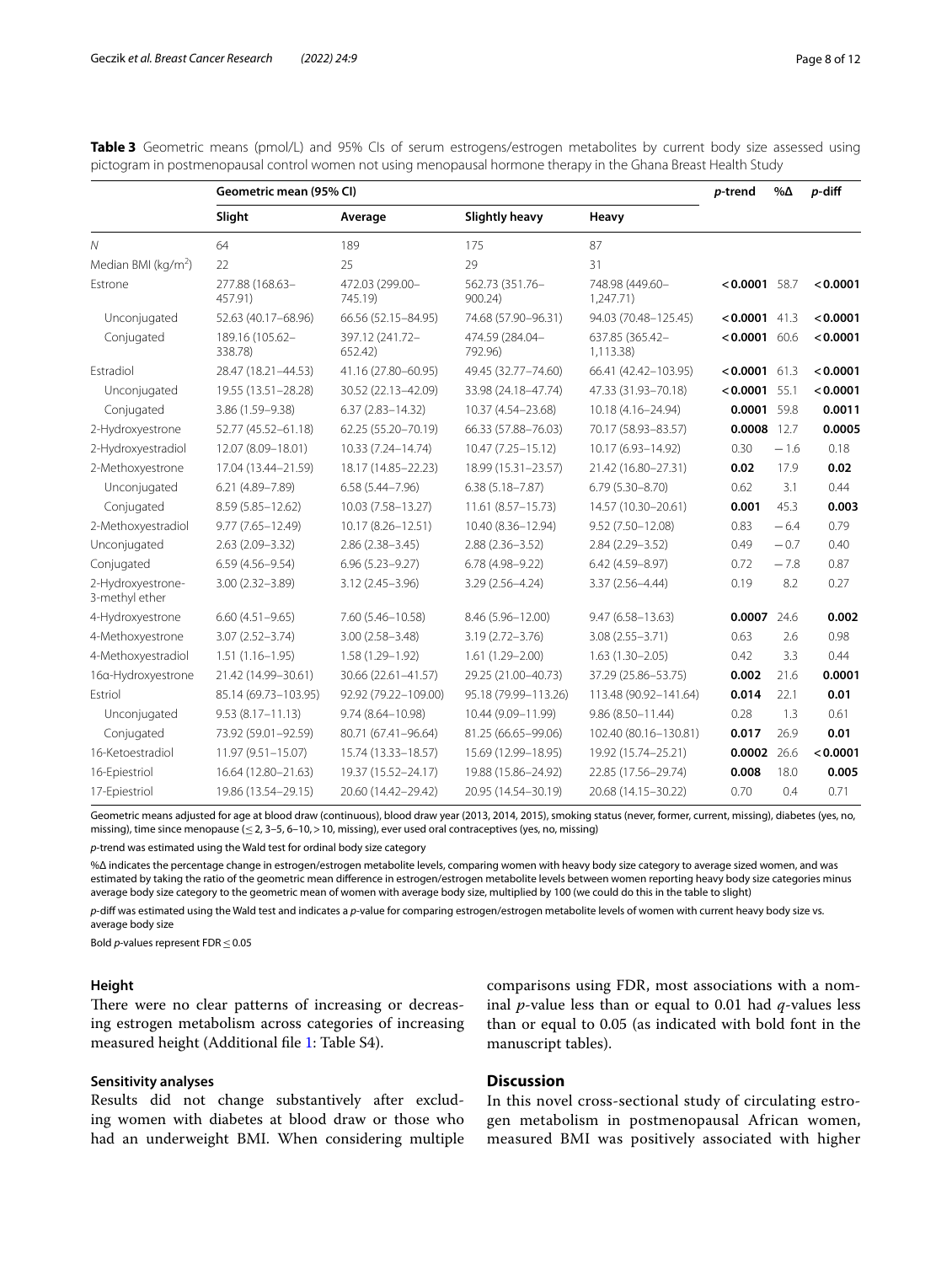|                                 | Geometric mean (95% CI) (model 1) |                        |                        |       | $\% \Delta$    |
|---------------------------------|-----------------------------------|------------------------|------------------------|-------|----------------|
|                                 | < 0.86                            | $0.86 - 0.93$          | > 0.93                 |       |                |
| $\mathcal N$                    | 180                               | 176                    | 182                    |       |                |
| Median BMI ( $kg/m2$ )          | 24.0                              | 26.0                   | 29.0                   |       |                |
| Estrone                         | 265.63 (196.64-358.83)            | 280.96 (208.05-379.43) | 332.58 (247.85-446.28) | 0.03  | 25.2           |
| Unconjugated                    | 59.62 (50.09-70.96)               | 57.50 (48.32-68.41)    | 65.72 (55.47-77.88)    | 0.18  | 10.2           |
| Conjugated                      | 195.47 (136.03-280.86)            | 215.62 (149.69-310.61) | 261.63 (183.72-372.58) | 0.02  | 33.8           |
| Estradiol                       | 25.85 (19.75-33.82)               | 25.68 (19.62-33.60)    | 30.30 (23.19-39.59)    | 0.16  | 17.2           |
| Unconjugated                    | 17.65 (13.75-22.66)               | 17.14 (13.38-21.96)    | 20.13 (15.63-25.92)    | 0.23  | 14             |
| Conjugated                      | 4.11 (2.15-7.84)                  | 4.49 (2.34-8.61)       | 5.05 (2.64-9.67)       | 0.28  | 23             |
| 2-Hydroxyestrone                | 55.59 (48.69-63.48)               | 50.51 (44.35 - 57.51)  | 54.15 (47.66-61.52)    | 0.66  | $-2.6$         |
| 2-Hydroxyestradiol              | 8.99 (6.59-12.27)                 | 8.83 (6.53-11.96)      | $9.19(6.83 - 12.37)$   | 0.78  | 2.3            |
| 2-Methoxyestrone                | 22.16 (18.06-27.20)               | 21.67 (17.70-26.54)    | 21.32 (17.62-25.80)    | 0.58  | $-3.8$         |
| Unconjugated                    | $9.79(7.81 - 12.26)$              | 8.36 (6.67-10.49)      | 8.25 (6.64-10.24)      | 0.03  | $-15.7$        |
| Conjugated                      | $9.40(7.00 - 12.63)$              | 10.65 (7.98-14.20)     | 10.96 (8.44-14.23)     | 0.20  | 16.6           |
| 2-Methoxyestradiol              | 12.73 (9.96-16.28)                | 12.52 (9.72-16.12)     | 12.84 (10.02-16.46)    | 0.89  | 0.9            |
| Unconjugated                    | $3.20(2.57 - 3.98)$               | $2.84(2.28 - 3.53)$    | $2.76(2.22 - 3.43)$    | 0.02  | $-13.7$        |
| Conjugated                      | 7.85 (5.57-11.06)                 | 8.42 (5.92-11.99)      | $8.98(6.37 - 12.65)$   | 0.18  | 14.3           |
| 2-Hydroxyestrone-3-methyl ether | 3.66 (2.94-4.57)                  | $3.64(2.94 - 4.52)$    | 3.76 (3.05-4.64)       | 0.72  | 2.6            |
| 4-Hydroxyestrone                | $7.04(5.14 - 9.66)$               | $7.27(5.25 - 10.06)$   | $7.35(5.37-10.05)$     | 0.61  | 4.3            |
| 4-Methoxyestrone                | 3.93 (3.15-4.90)                  | $3.41(2.75 - 4.22)$    | $3.58(2.90 - 4.43)$    | 0.14  | $-8.8$         |
| 4-Methoxyestradiol              | $1.46(1.18 - 1.80)$               | $1.51(1.22 - 1.87)$    | $1.57(1.28 - 1.93)$    | 0.26  | 7.6            |
| 16a-Hydroxyestrone              | 31.89 (22.93-44.34)               | 32.62 (23.35-45.57)    | 42.96 (31.11-59.32)    | 0.003 | 34.7           |
| Estriol                         | 82.26 (66.81-101.28)              | 91.05 (74.10-111.88)   | 102.32 (83.39-125.56)  | 0.01  | 24.4           |
| Unconjugated                    | $9.21(8.28 - 10.25)$              | 10.13 (9.01-11.39)     | $9.40(8.47 - 10.43)$   | 0.62  | $\overline{2}$ |
| Conjugated                      | 71.43 (56.65-90.07)               | 77.59 (61.76-97.49)    | 90.38 (72.03-113.40)   | 0.01  | 26.5           |
| 16-Ketoestradiol                | 17.82 (14.10-22.51)               | 18.56 (14.71-23.41)    | 22.85 (18.09-28.86)    | 0.002 | 28.2           |
| 16-Epiestriol                   | 17.45 (13.81-22.04)               | 17.79 (14.15-22.36)    | 19.87 (15.80-24.98)    | 0.08  | 13.9           |
| 17-Epiestriol                   | 25.37 (19.23-33.49)               | 27.06 (20.42-35.87)    | 26.27 (19.89-34.70)    | 0.63  | 3.5            |

<span id="page-8-0"></span>**Table 4** Geometric means (pmol/L) and 95% CIs of serum estrogens/estrogen metabolites by waist-to-hip ratio (WHR) tertile in postmenopausal control women not using menopausal hormone therapy in the Ghana Breast Health Study

Geometric means adjusted for age at blood draw (continuous), blood draw year (2013, 2014, 2015), smoking status (never, former, current, missing), diabetes (yes, no, missing), time since menopause ( $\leq$  2, 3–5, 6–10, > 10, missing), ever used oral contraceptives (yes, no, missing)

*p*-trend was estimated using the Wald test for ordinal WHR category

%Δ indicates the percentage change in estrogen/estrogen metabolite levels, comparing women with highest WHR tertile to lowest WHR tertile, and was estimated by taking the ratio of the geometric mean diference in estrogen/estrogen metabolite levels between women with highest WHR tertile minus lowest WHR tertile to the geometric mean of women with lowest WHR tertile, multiplied by 100

Bold *p*-values represent FDR≤0.05

levels of most of the measured estrogens. After adjustment for unconjugated estradiol, which showed the strongest association with BMI, positive associations between BMI and estrone as well as BMI and 16-ketoestradiol persisted, whereas BMI was inversely associated with most of the 2-pathway metabolites. Like measured BMI, self-reported body size was positively associated with higher levels of most estrogens/ estrogen metabolites. Consistent with this, we observed BMI attenuated the associations between WHR and estrogens; together this suggests metabolite concentrations were driven by overall adiposity rather than fat

distribution. Height was not associated with diferences in estrogen metabolism.

Our fndings of positive associations between current BMI and parent estrogen levels are consistent with studies conducted predominantly among White women [\[12](#page-10-11)]. These findings are also in line with biological evidence supporting the major source of estrogens in postmenopausal women derives from aromatization of androgens (androstenedione and testosterone) to estrogens (estriol and estradiol) in adipose tissue. To date, a limited number of studies have examined current BMI in relation to estrogen metabolism. Earlier studies using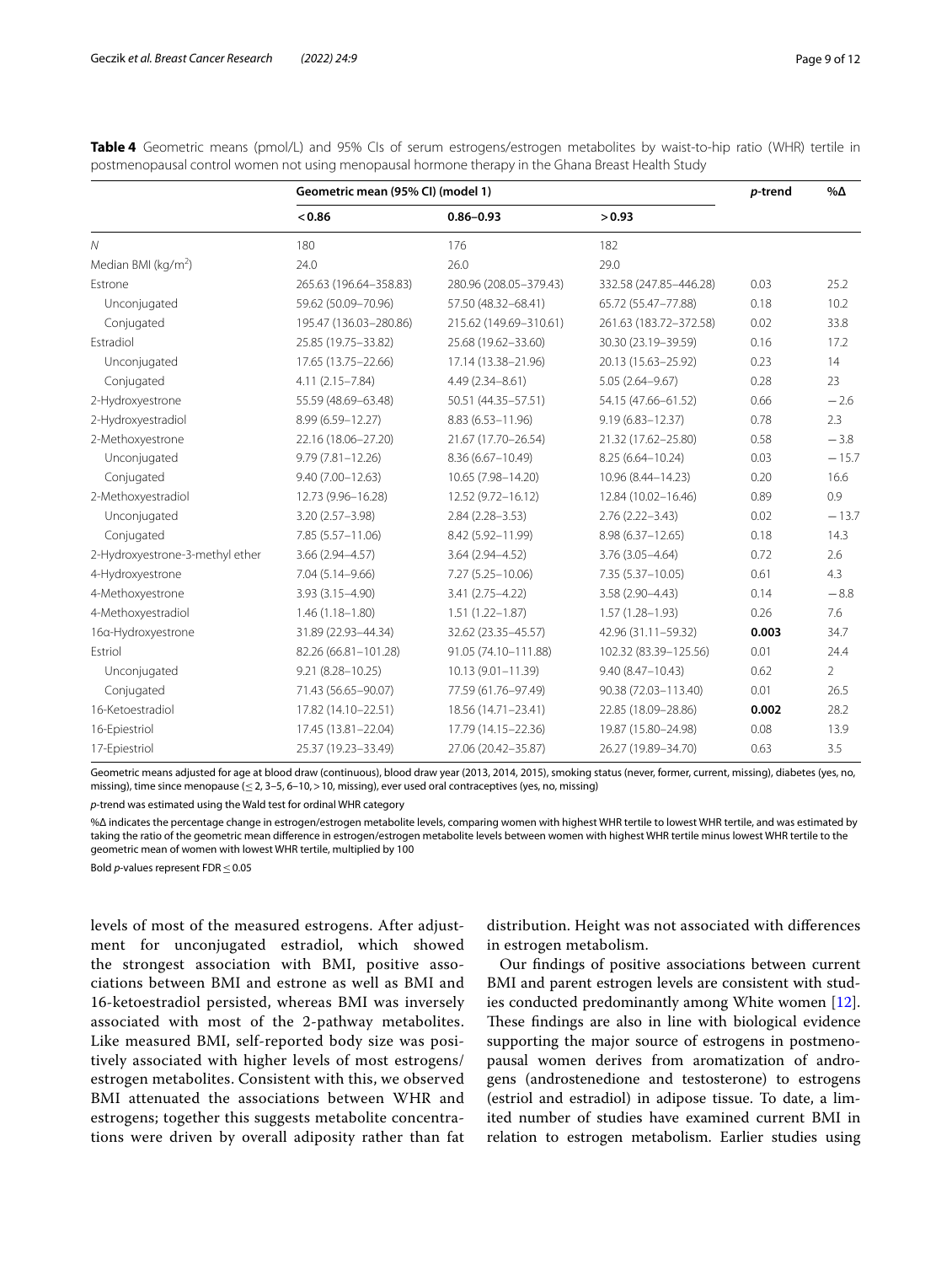ELISA-based assays measured only two estrogen metabolites thought to be the most and the least carcinogenic: 16α-hydroxyestrone and 2-hydroxyestrone, respectively [[23–](#page-11-6)[26](#page-11-7)]. Results from these earlier studies supported an inverse association between adiposity and the ratio of urinary 2-hydroxyestrone to 16α-hydroxyestrone in both pre- and postmenopausal women [[24,](#page-11-8) [25,](#page-11-9) [27](#page-11-10)]. In a study nested in the Prostate, Lung, Colorectal, and Ovarian Cancer Screening Trial, self-reported BMI was positively correlated with all 15 serum estrogens/estrogen metabolites among postmenopausal women [[28\]](#page-11-11); however, that study did not assess whether the associations with estrogen metabolites remained after accounting for correlations with unconjugated estradiol. In a study nested in the Women's Health Initiative Observational Study, positive associations between increasing BMI and estrogen metabolites did not remain after adjustment for unconjugated estradiol; however, consistent with the current study, inverse associations between BMI and methylated 2-catechols became apparent after adjusting for unconjugated estradiol in postmenopausal women [\[13](#page-10-12)]. This latter study also demonstrated that obese women appear in general to be less likely to metabolize parent estrogens into child metabolites, but more likely to favor metabolism of parent estrogens into 16-pathway estrogen metabolites over 2- or 4-pathway metabolites. Our fndings corroborate these results and provide novel information about patterns of estrogen metabolism with BMI in African women.

In our study, most of the WHR-metabolite associations were not independent of BMI. In studies where body fat distribution was measured by dual-energy X-ray absorptiometry scan [[29](#page-11-12)] or measured WHR [[30\]](#page-11-13), central obesity was not associated with circulating unconjugated estradiol independent of BMI among predominantly White postmenopausal women, suggesting that body fat distribution does not impact circulating estradiol beyond that of overall adiposity. However, the inverse associations between WHR and unconjugated 2-methoxyestrone and unconjugated 2-methoxyestradiol and positive association between WHR and estriol persisted in models additionally adjusted for BMI. This suggests that, in African women, the association between these metabolites and WHR may represent a pattern of estrogen exposure that is potentially relevant for disease risk and that warrants further exploration. As such, the independent association between these metabolites and WHR may represent a pattern of estrogen exposure that is potentially relevant for disease risk in African women and warrants further exploration.

Measured BMI and self-reported body size were associated with similar increases in parent estrogens, but only BMI measurements were related to the metabolites. The lack of signal for the metabolites with self-reported body size could be due to the imprecise nature of the pictogram or from collapsing across categories.

Current adult height in African women was not associated with differences in estrogen metabolism. This finding is consistent fndings in predominantly non-Hispanic White postmenopausal women from the Women's Health Initiative Observational Study [[13](#page-10-12)].

Limitations of the current study include the use of measured circulating estrogens/estrogen metabolites at a single point in time. However, a previous study using our same assay has shown moderate to high 1-year ICCs in postmenopausal women  $[31]$  $[31]$ , suggesting that measured serum estrogens/estrogen metabolites may also adequately represent postmenopausal levels over at least 1 year. While we used established BMI cutpoints to facilitate comparison with previous research conducted among predominantly White postmenopausal women, measures of obesity are not well established for African populations, and as such may not be as informative of disease risk.

Our study has notable strengths. Measurement error for the anthropometric measures in the current study was reduced by using measured height, weight, and waist and hip circumferences, as compared to other studies that used self-reported height/weight, etc. Other study strengths include the use of the high-performance LC– MS/MS assay that provided a comprehensive evaluation of individual estrogens/estrogen metabolites with high reliability, sensitivity, and specifcity. Further, use of a large sample size limited to postmenopausal women not using hormones at blood collection and careful adjustment for potential confounders assessed at blood collection increased the validity of the results.

# **Conclusions**

In this comprehensive analysis of measured anthropometrics and serum estrogens/estrogen metabolites in African women, we observed strong, positive associations between measured BMI and parent estrogens in postmenopausal women. After adjustment for unconjugated estradiol, measured BMI was also associated with lower levels of 2-pathway metabolites and higher levels of 16-ketoestradiol. In studies of predominantly White women, it has been suggested that endogenous estrogen metabolism at least partially mediates the association between BMI and increased risk of postmenopausal estrogen receptor positive  $(ER+)$  breast cancer, given the observation that increasing BMI is associated with higher levels of parent estrogens and reduced concentrations of 2-pathway metabolites. The consistency of the BMI-estrogen metabolism association in this study of African women suggests that these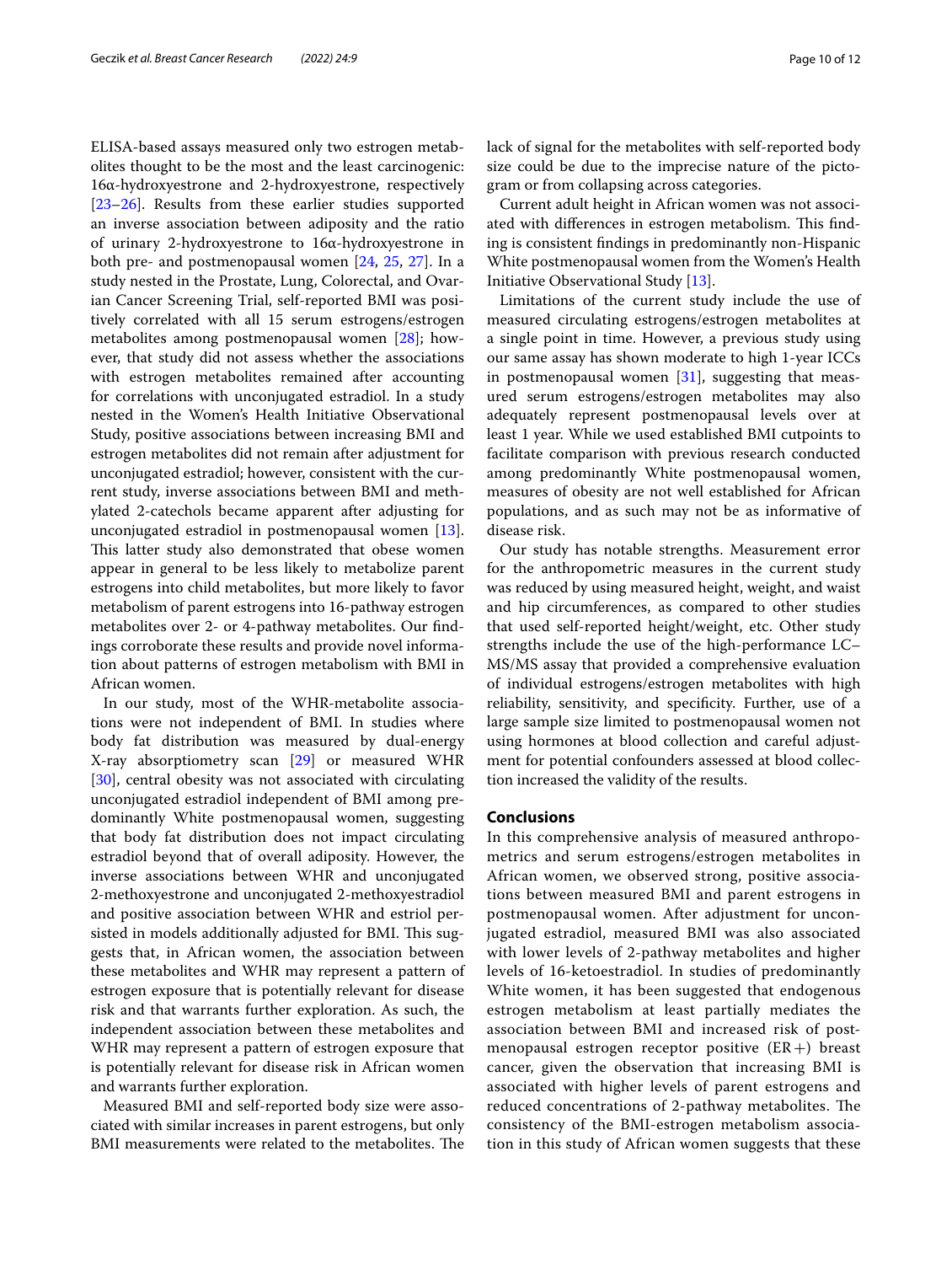same mechanisms may be relevant for postmenopausal ER+breast cancer risk in African women. Our data also suggest that WHR in African women may explain diferences in circulating estrogen metabolite levels independent of BMI. These findings merit further evaluation in prospective studies.

# **Supplementary Information**

The online version contains supplementary material available at [https://doi.](https://doi.org/10.1186/s13058-022-01500-8) [org/10.1186/s13058-022-01500-8](https://doi.org/10.1186/s13058-022-01500-8).

<span id="page-10-15"></span>**Additional fle 1:** Supplemental Tables summarizing geometric means (pmol/L) and 95% CIs of serum estrogens/estrogen metabolites by current body mass index with additional adjustment for unconjugated estradiol (Table S1); by current body size assessed using pictogram with additional adjustment for unconjugated estradiol (Table S2); by waist-to-hip ratio (WHR) tertile with additional adjustment for measured BMI (Table S3); and by height tertile (Table S4) in postmenopausal control women not using menopausal hormone therapy in the Ghana Breast Health Study.

#### **Acknowledgements**

The success of this investigation would not have been possible without exceptional teamwork and the diligence of the field staff who oversaw the recruitment, interviews and collection of data from study subjects. Special thanks are due to the following individuals: Korle Bu Teaching Hospital,Accra—Dr. Adu-Aryee, Obed Ekpedzor, Angela Kenu, Victoria Okyne, Naomi Oyoe Ohene Oti, Evelyn Tay; Komfo Anoyke Teaching Hospital, Kumasi— Marion Alcpaloo, Bernard Arhin, Emmanuel Asiamah, Isaac Boakye, Samuel Ka-chungu and; Peace and Love Hospital, Kumasi—Samuel Amanama, Emma Abaidoo, Prince Agyapong, Thomas Agyei-Ansong, Debora Boateng, Margaret Frempong, Bridget Nortey Mensah, Richard Opoku, and Kof Owusu Gyimah. The study was further enhanced by surgical expertise provided by Dr. Lisa Newman of the University of Michigan and by pathological expertise provided by Drs. Stephen Hewitt and Petra Lenz of the National Cancer Institute, and Dr. Maire A. Duggan from the Cumming School of Medicine, University of Calgary, Canada. Study management assistance was received from Ricardo Diaz, Shelley Niwa, Usha Singh, Ann Truelove and Michelle Brotzman at Westat, Inc. Appreciation is also expressed to the many women who agreed to participate in the study and to provide information and biospecimens in hopes of preventing and improving outcomes of breast cancer in Ghana.

#### **Authors' contributions**

AMG: statistical analysis, data interpretation, writing, and critical review of the manuscript. BT: study conception, study design, statistical analysis, interpre‑ tation of results, writing, and critical review of the manuscript. LAB: study conception, study design, data acquisition, data interpretation, writing, and critical review of the manuscript. XX: laboratory analysis and critical review of the manuscript. JF: study design, data acquisition, and critical review of the manuscript. TUA, MGC: data/study management and critical review of the manuscript. RTK, DA, JY, BWA, LE, FD, VV, NT, EA, FA, EOB, JO, RB, KN, SW, BA, JNCL: data acquisition and critical review of the manuscript. All authors read and approved the fnal manuscript.

#### **Funding**

This research was supported in part by funds from the intramural research program of the National Cancer Institute, National Institutes of Health.

#### **Availability of data and material**

The datasets generated or analyzed for the current study are not publicly available due to data privacy of patients but are available from the corresponding author upon reasonable request.

#### **Declarations**

#### **Ethics approval and consent to participate**

All questionnaires were administered after obtaining written informed consent on forms approved by institutional review boards in the U.S. and Ghana.

#### **Consent for publication**

All authors have read the manuscript, accept responsibility for the manuscripts contents and agree that the manuscript is ready for submission to your journal.

#### **Competing interests**

The authors declare that they have no competing interests.

#### **Author details**

<sup>1</sup> Division of Cancer Epidemiology and Genetics, National Cancer Institute, National Institutes of Health (NIH), DHSS, 9609 Medical Center Dr., Bethesda, MD 20892, USA. 2 Protein Characterization Laboratory, Leidos-Frederick, Inc., Frederick National Laboratory for Cancer Research, Frederick, MD, USA. 3 <sup>3</sup> Kwame Nkrumah University of Science and Technology, Kumasi, Ghana. Korle Bu Teaching Hospital, Accra, Ghana. <sup>5</sup> Peace and Love Hospital, Kumasi, Ghana. <sup>6</sup> Komfo Anokye Teaching Hospital, Kumasi, Ghana. <sup>7</sup> University of Ghana, Accra, Ghana. <sup>8</sup> Loma Linda University, School of Public Health, Loma Linda, CA, USA. <sup>9</sup>The University of Edinburgh, Cancer Research UK Edinburgh Center, Edinburgh, Scotland.

Received: 28 July 2021 Accepted: 10 January 2022 Published online: 26 January 2022

### **References**

- <span id="page-10-0"></span>Bruning PF, et al. Body measurements, estrogen availability and the risk of human breast cancer: a case-control study. Int J Cancer. 1992;51(1):14–9.
- <span id="page-10-2"></span>2. Cheraghi Z, et al. Effect of body mass index on breast cancer during premenopausal and postmenopausal periods: a meta-analysis. PLoS ONE. 2012;7(12):e51446.
- <span id="page-10-1"></span>3. Connolly BS, et al. A meta-analysis of published literature on waist-to-hip ratio and risk of breast cancer. Nutr Cancer. 2002;44(2):127–38.
- <span id="page-10-3"></span>4. Harvie M, Hooper L, Howell AH. Central obesity and breast cancer risk: a systematic review. Obes Rev. 2003;4(3):157–73.
- <span id="page-10-4"></span>5. Hankinson SE, et al. Alcohol, height, and adiposity in relation to estrogen and prolactin levels in postmenopausal women. J Natl Cancer Inst. 1995;87(17):1297–302.
- <span id="page-10-5"></span>6. Lukanova A, et al. Body mass index, circulating levels of sex-steroid hormones, IGF-I and IGF-binding protein-3: a cross-sectional study in healthy women. Eur J Endocrinol. 2004;150(2):161–71.
- <span id="page-10-6"></span>7. Lorincz AM, Sukumar S. Molecular links between obesity and breast cancer. Endocr Relat Cancer. 2006;13(2):279–92.
- <span id="page-10-7"></span>8. Zhang B, et al. Height and breast cancer risk: evidence from prospective studies and mendelian randomization. J Natl Cancer Inst. 2015;107(11):djv219.
- <span id="page-10-8"></span>9. Yager JD, Davidson NE. Estrogen carcinogenesis in breast cancer. N Engl J Med. 2006;354(3):270–82.
- <span id="page-10-9"></span>10. Zahid M, et al. Inhibition of catechol-O-methyltransferase increases estrogen-DNA adduct formation. Free Radic Biol Med. 2007;43(11):1534–40.
- <span id="page-10-10"></span>11. Sampson JN, et al. Association of estrogen metabolism with breast cancer risk in diferent cohorts of postmenopausal women. Cancer Res. 2017;77(4):918–25.
- <span id="page-10-11"></span>12. Key TJ, et al. Body mass index, serum sex hormones, and breast cancer risk in postmenopausal women. J Natl Cancer Inst. 2003;95(16):1218–26.
- <span id="page-10-12"></span>13. Oh H, et al. Anthropometric measures and serum estrogen metabolism in postmenopausal women: the Women's Health Initiative Observational Study. Breast Cancer Res. 2017;19(1):28.
- <span id="page-10-13"></span>14. Stolzenberg-Solomon RZ, et al. Sex hormone changes during weight loss and maintenance in overweight and obese postmenopausal African-American and non-African-American women. Breast Cancer Res. 2012;14(5):R141.
- <span id="page-10-14"></span>15. Joslyn SA. Hormone receptors in breast cancer: racial differences in distribution and survival. Breast Cancer Res Treat. 2002;73(1):45–59.